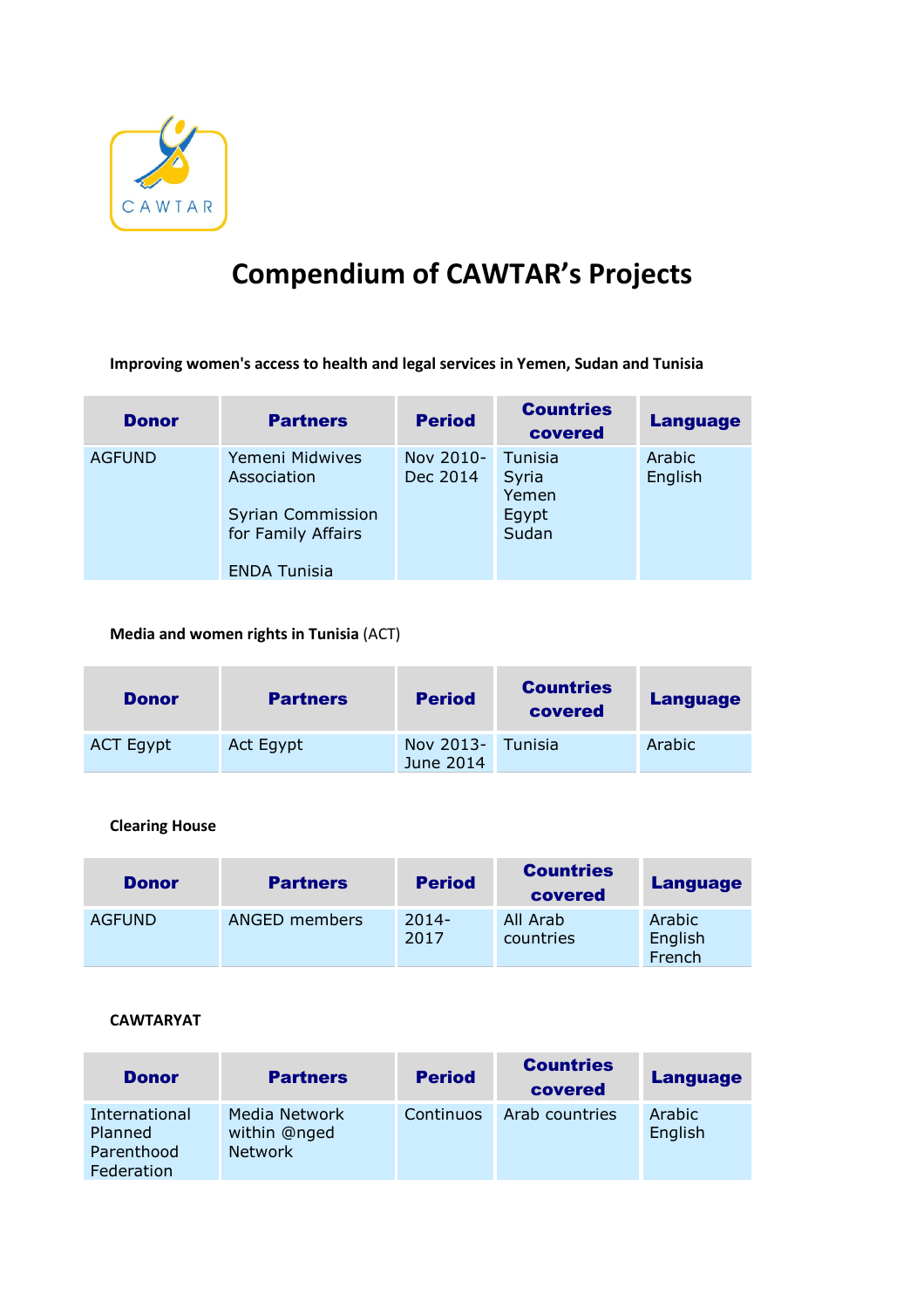### Arab Women Economics

| <b>Donor</b>  | <b>Partners</b> | <b>Period</b>       | <b>Countries</b><br>covered                  | <b>Language</b>             |
|---------------|-----------------|---------------------|----------------------------------------------|-----------------------------|
| <b>AGFUND</b> | ANGED members   | $2007 -$<br>ongoing | All Arab<br>countries<br>+Turkey<br>$+$ Iran | English<br>Arabic<br>French |

# Build the capacity of civil society organizations to integrate gender democracy

| <b>Donor</b>                      | <b>Partners</b> | <b>Period</b>             | <b>Countries</b><br>covered | <b>Language</b>             |
|-----------------------------------|-----------------|---------------------------|-----------------------------|-----------------------------|
| <b>Open Society</b><br>Foundation | NGO's           | March<br>$2014 -$<br>2016 | Tunisia                     | Arabic<br>French<br>English |

# Economic Empowerment of Rural Women in El Ghdir

| <b>Donor</b>                          | <b>Partners</b>              | <b>Period</b>                 | <b>Countries</b><br>covered | <b>Language</b> |
|---------------------------------------|------------------------------|-------------------------------|-----------------------------|-----------------|
| Islamic<br>Development<br><b>Bank</b> | <b>ATLAS</b><br>GDA El Ghdir | Sept<br>$2012 -$<br>June 2014 | Tunisia                     | French          |
| Saudi Fund for<br>Development         |                              |                               |                             |                 |

# Economic Empowerment of Rural Women in Beit Duqqu

| <b>Donor</b>                                 | <b>Partners</b>          | <b>Period</b>          | <b>Countries</b><br>covered | <b>Language</b>   |
|----------------------------------------------|--------------------------|------------------------|-----------------------------|-------------------|
| <b>Islamic</b><br>Development<br><b>Bank</b> | <b>ASALA</b><br>New Farm | Oct 2013-<br>Sept 2014 | Palestine                   | Arabic<br>English |
| Saudi Fund for<br>Development                |                          |                        |                             |                   |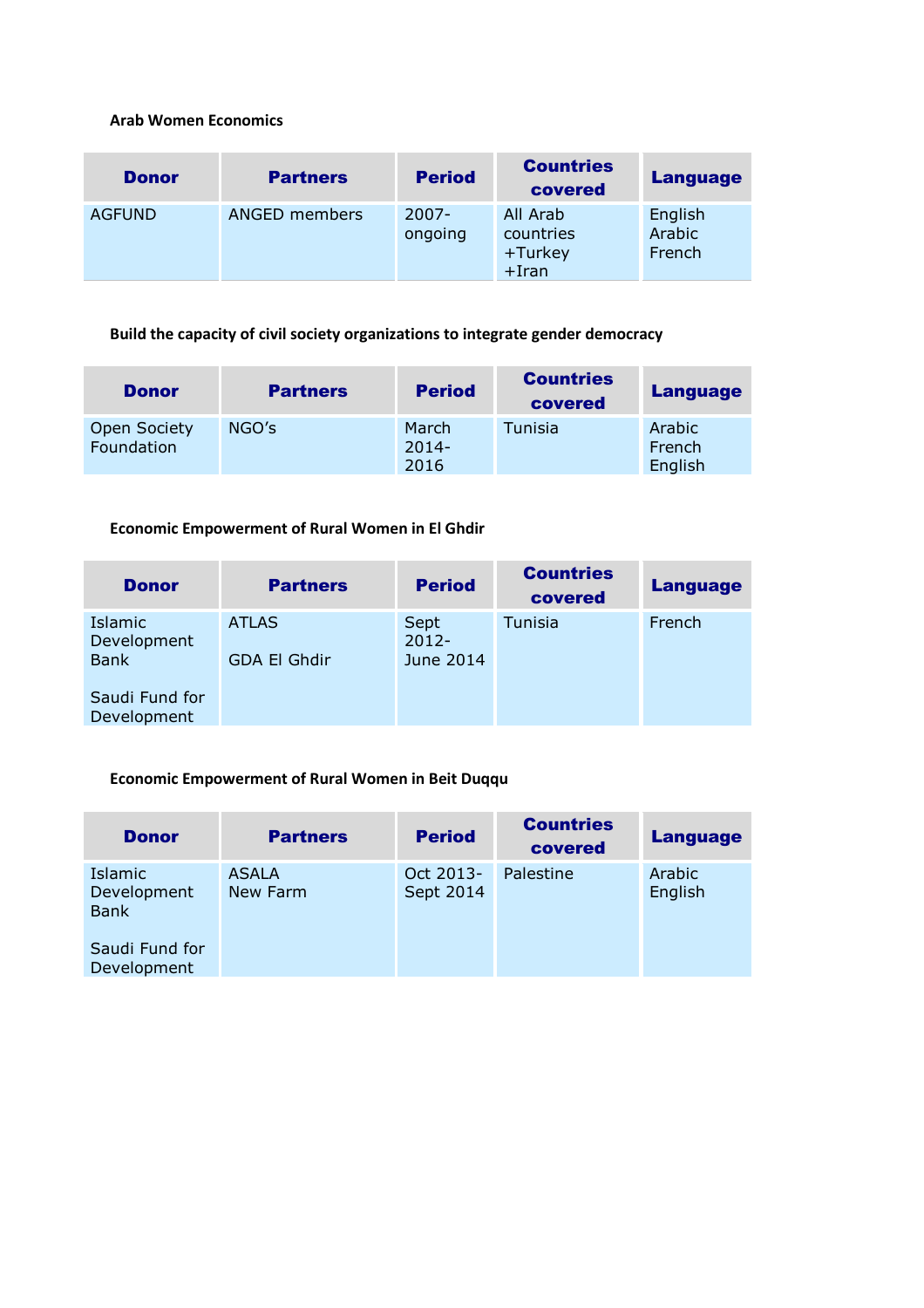# Empowering Arab Youth: Towards a New Social Contract

| <b>Donor</b>      | <b>Partners</b>  | <b>Period</b> | <b>Countries</b><br>covered | Language |
|-------------------|------------------|---------------|-----------------------------|----------|
| European          | Sahwa Consulting | Feb 2014-     | Five countries              | English  |
| <b>Commission</b> | <b>CIDOB</b>     | 2016          |                             | Arabic   |

# AGFUND Arab Women and Legislation

| <b>Donor</b>  | <b>Partners</b>         | <b>Period</b>    | <b>Countries</b><br>covered                                                                                                                                            | <b>Language</b>             |
|---------------|-------------------------|------------------|------------------------------------------------------------------------------------------------------------------------------------------------------------------------|-----------------------------|
| <b>AGFUND</b> | <b>OECD</b><br>UN-Women | $2009 -$<br>2014 | Algeria,<br>Bahrain, Egypt,<br>Iraq, Jordan,<br>Kuwait,<br>Lebanon, Libya,<br>Morocco, Oman,<br>Palestine,<br>Qatar, Saudi<br>Arabia, Syria,<br>Tunisia, UAE,<br>Yemen | Arabic<br>English<br>French |

Joint with below project:

Strategic tools to advance Gender Equality agenda & women's legal and human rights in the Arab States region-Enhancing the present, preparing the future

| <b>Donor</b> | <b>Partners</b> | <b>Period</b>    | <b>Countries</b><br>covered       | <b>Language</b>  |
|--------------|-----------------|------------------|-----------------------------------|------------------|
| UN-Women     | UN-Women        | $2014 -$<br>2015 | Algeria,<br>Bahrain, Egypt,       | Arabic<br>French |
| <b>UNDP</b>  | <b>UNDP</b>     |                  | Iraq, Jordan,<br>Kuwait,          | English          |
|              | <b>LAS</b>      |                  | Lebanon, Libya,<br>Morocco, Oman, |                  |
|              | <b>AGFUND</b>   |                  | Palestine,<br>Qatar, Saudi        |                  |
|              |                 |                  | Arabia, Syria,<br>Tunisia, UAE,   |                  |
|              |                 |                  | Yemen                             |                  |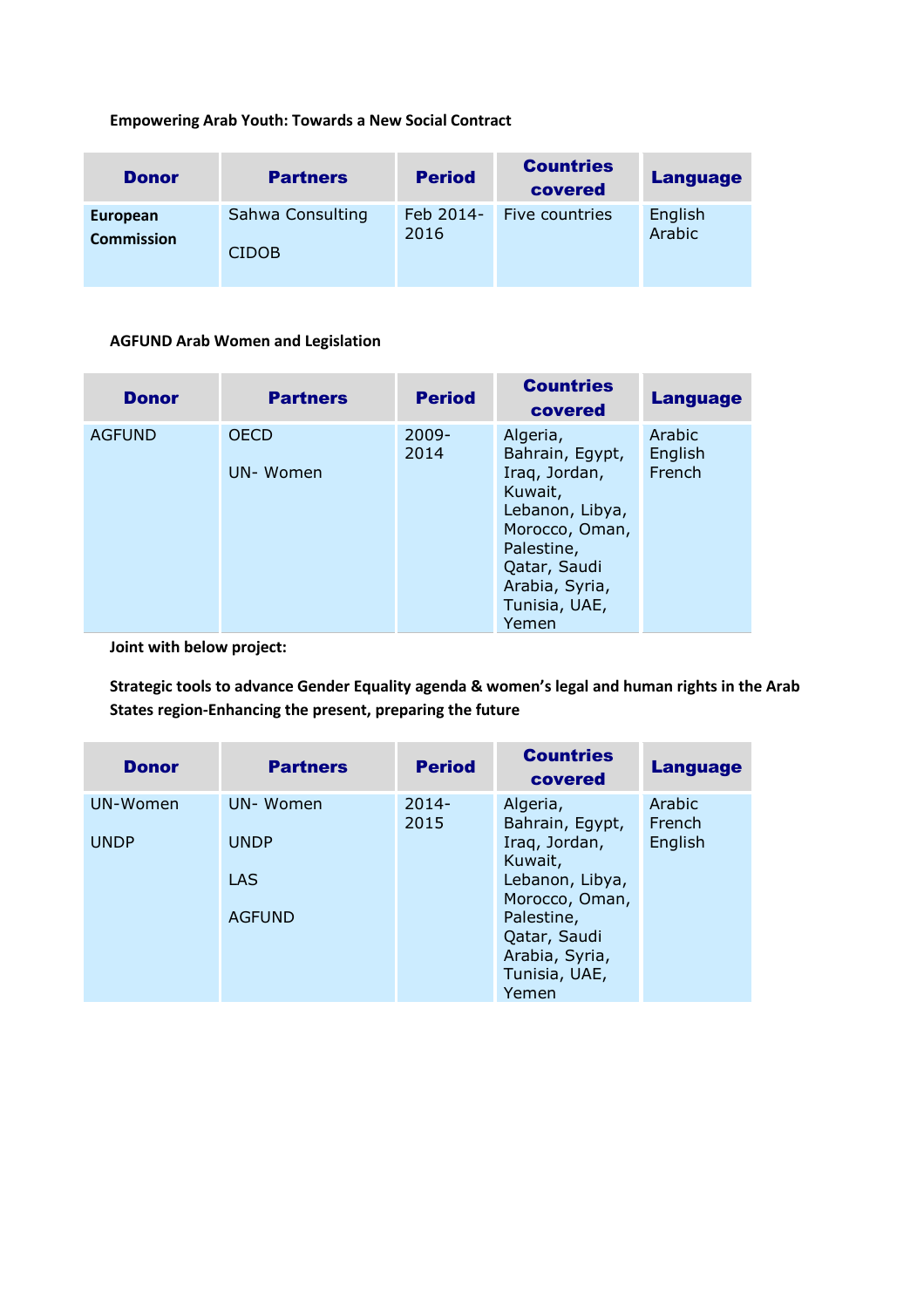### AGFUND Media Center

| <b>Donor</b>  | <b>Partners</b> | <b>Period</b>              | <b>Countries</b><br>covered | <b>Language</b>   |
|---------------|-----------------|----------------------------|-----------------------------|-------------------|
| <b>AGFUND</b> | <b>AGFUND</b>   | May<br>$2013$ -May<br>2016 | All Arabic<br>countries     | Arabic<br>English |

#### Enhancing Microfinance Outreach among Women and Youth

| <b>Donor</b>      | <b>Partners</b>                                                                 | <b>Period</b>                | <b>Countries</b><br>covered | <b>Language</b>             |
|-------------------|---------------------------------------------------------------------------------|------------------------------|-----------------------------|-----------------------------|
| <b>World Bank</b> | Sanabel<br>Mohamed VI<br>Support Center for<br>Solidarity-Based<br>Microfinance | July<br>$2013 -$<br>Dec 2014 | Morocco<br>Egypt<br>Tunisia | Arabic<br>English<br>French |

# Advancing Transparent, participatory accountable budget systems in Tunisia

| <b>Donor</b> | <b>Partners</b> | <b>Period</b>                 | <b>Countries</b><br>covered | <b>Language</b> |
|--------------|-----------------|-------------------------------|-----------------------------|-----------------|
| <b>IBP</b>   | Local NGO's     | Dec 2013- Tunisia<br>May 2014 |                             | <b>French</b>   |

### Gender and decentralization in Jordan, Libya, Tunisia and Yemen

| <b>Donor</b>                                     | <b>Partners</b> | <b>Period</b>         | <b>Countries</b><br>covered      | <b>Language</b>   |
|--------------------------------------------------|-----------------|-----------------------|----------------------------------|-------------------|
| οf<br><b>Forum</b><br>Federations<br>٠<br>Canada |                 | Dec 2013-<br>Feb 2014 | Tunisia<br>Jordan Yemen<br>Libya | Arabic<br>English |

## International Youth Foundation

| <b>Donor</b>                  | <b>Partners</b>             | <b>Period</b>           | <b>Countries</b><br>covered | <b>Language</b>  |
|-------------------------------|-----------------------------|-------------------------|-----------------------------|------------------|
| <b>International</b><br>Youth | <b>ENDA</b><br><b>ANETI</b> | Oct 2013-<br>april 2014 | Tunisia                     | Arabic<br>French |
| <b>Foundation</b><br>(IYP)    |                             |                         |                             |                  |